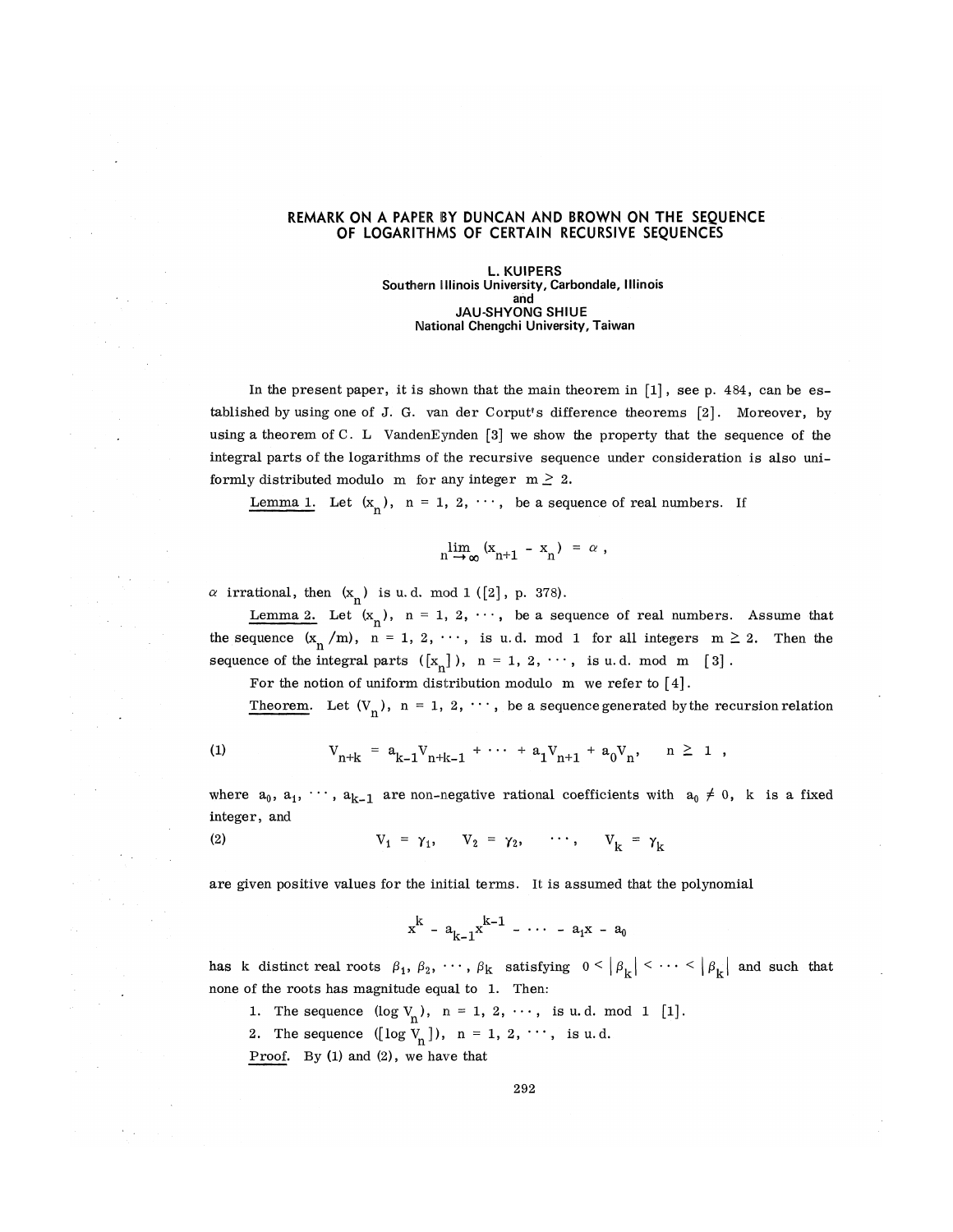$$
V_n = \sum_{j=1}^k \alpha_j \beta_j^n \qquad (n \geq 1) ,
$$

where the coefficients  $\alpha_1, \alpha_2, \cdots, \alpha_k$  are uniquely determined by assumption (2). Let p be the largest value of j for which  $a_i \neq 0$ . We have  $p \geq 1$ . Hence

$$
\mathbf{V}_n \ = \ \sum_{\mathbf{j}=\mathbf{1}}^{\mathbf{p}} \alpha_{\mathbf{j}} \, \beta_{\mathbf{j}}^{\mathbf{p}} \quad .
$$

Now

$$
\frac{V_{n+1}}{V_n} = \frac{\alpha_1 \beta_1^{n+1} + \dots + \alpha_p \beta_p^{n+1}}{\alpha_1 \beta_1^{n} + \dots + \alpha_p \beta_p^{n}} \rightarrow \beta_p \text{ as } n \rightarrow \infty ,
$$

since  $\beta_1^n | \beta_p^n \to 0$  (as  $n \to \infty$ ),  $i = 1, 2, \dots, p-1$ , because of the conditions on the absolute values of the  $\beta_i$ . (From the conditions follows that  $\beta_p > 0$ .) Hence we have that

$$
\log\,V_{n+1}\,-\,\log\,V_n\,\to\,\,\log\,\beta_p,\qquad\text{as}\qquad n\to\infty\quad.
$$

The number  $\beta_{\text{p}}$  is algebraic and therefore  $\log \beta_{\text{p}}$  is an irrational number (see [1]). Hence Lemma 1 applies and we obtain that the sequence  $(\log V_n)$  is u.d. mod 1. This proves Duncan and Brown's result.

In order to show the second part of the theorem we observe that for every integer  $m \geq 2$ 

$$
\frac{\log v_{n+1}}{m} - \frac{\log v_n}{m} \to \frac{\beta_p}{m}, \quad \text{as} \quad n \to \infty ,
$$

m m m hence the sequence  $\left(\frac{\log v_0}{\log v_1}\right)$  m, n = 1, 2,  $\frac{1}{2}$ ,  $\frac{1}{2}$  and  $\frac{1}{2}$  and according to Lemma 2 we obtain that the sequence of the integral parts  $([log V_n])$  is u.d. mod m for every integer  $m \geq 2$ .

Remark. By restricting the order of the recurrence we may relax the conditions on the coefficients  $a_i$  and the initial values of  $V_n$ . The values of elements of  $(V_n)$  can be negative in that case, and so we obtain a result regarding the logarithms of the absolute value cf  $V_{n}$ 

Let  $(V_n)$ ,  $n = 1, 2, \dots$ , be a sequence generated by the recurrence

$$
V_{n+2} \ = \ a_1 V_{n+1} \ + \ a_0 V_n, \qquad n \ \geq \ \ 1 \ ,
$$

where  $V_1 = \gamma_1$ ,  $V_2 = \gamma_2$ . We assume that  $\gamma_1$ ,  $\gamma_2$ ,  $a_0$  and  $a_1$  are rational numbers, where  $\gamma_1$  and  $\gamma_2$  are  $\neq$  0, and  $a_0$  and  $a_1$  not both 0. Moreover, it is assumed that the polynomial  $x^2 - a_1x - a_0$  has distinct real roots,  $\beta_1$  and  $\beta_2$ , one of which has an absolute value